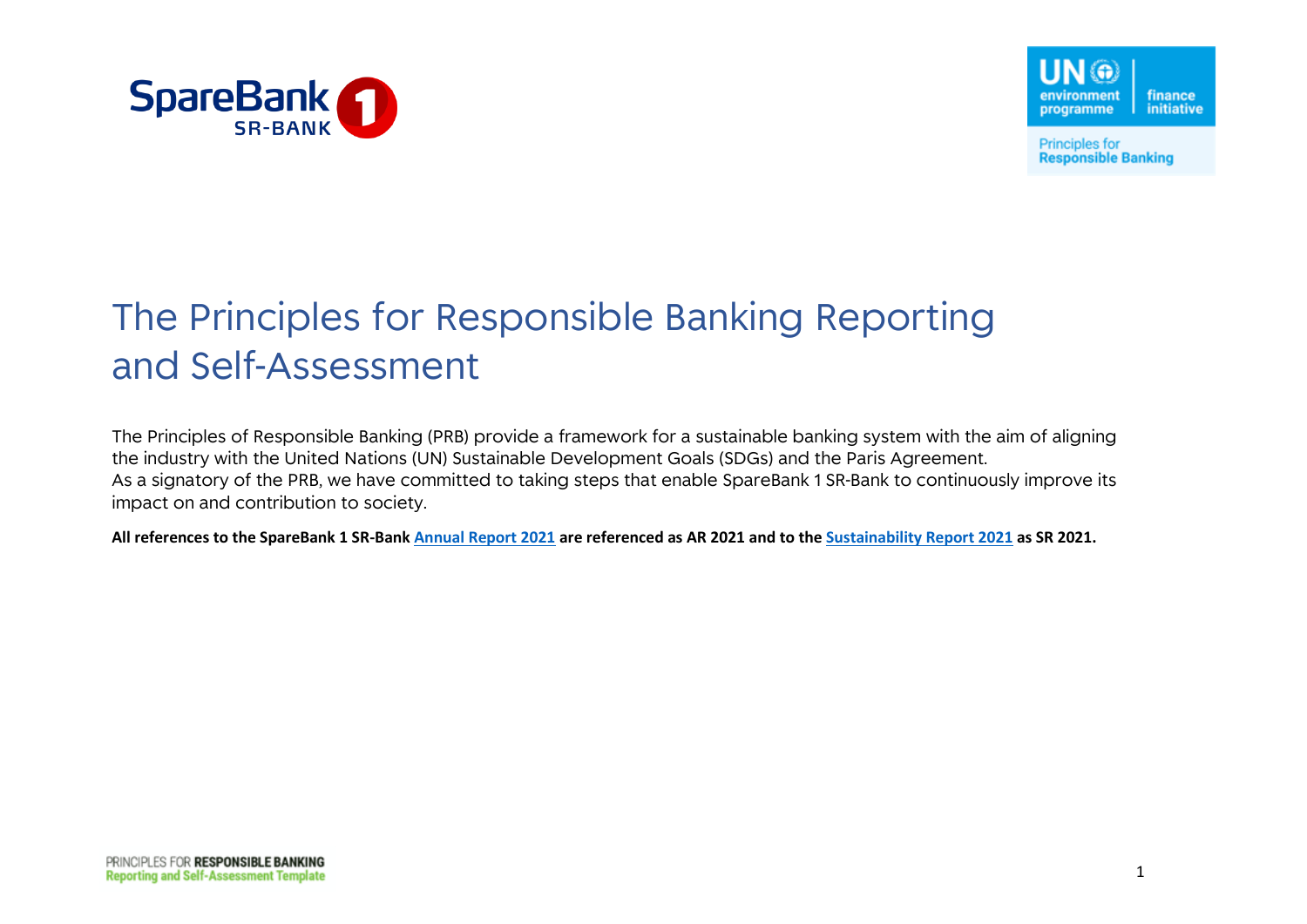| Reporting and Self-Assessment Requirements                                                                                                                                                                                                                                                                                                               | High-level summary of bank's response (limited assurance required for responses to<br>highlighted items)                                                                                                                                                                                                                                                                                                                                                                                                                                                                                                                                                                                                                                                                                                                                                                                                                                                                                                                                                                                                                                                                                                                                                                                                                                                                                         | Reference(s)/Link(s) to bank's<br>full response/ relevant<br>information                                                                                                                                                          |  |  |
|----------------------------------------------------------------------------------------------------------------------------------------------------------------------------------------------------------------------------------------------------------------------------------------------------------------------------------------------------------|--------------------------------------------------------------------------------------------------------------------------------------------------------------------------------------------------------------------------------------------------------------------------------------------------------------------------------------------------------------------------------------------------------------------------------------------------------------------------------------------------------------------------------------------------------------------------------------------------------------------------------------------------------------------------------------------------------------------------------------------------------------------------------------------------------------------------------------------------------------------------------------------------------------------------------------------------------------------------------------------------------------------------------------------------------------------------------------------------------------------------------------------------------------------------------------------------------------------------------------------------------------------------------------------------------------------------------------------------------------------------------------------------|-----------------------------------------------------------------------------------------------------------------------------------------------------------------------------------------------------------------------------------|--|--|
| Principle 1: Alignment: We will align our business strategy to be consistent with and contribute to individuals' needs and society's goals, as expressed in the Sustainable<br>Development Goals, the Paris Climate Agreement, and relevant national and regional frameworks.                                                                            |                                                                                                                                                                                                                                                                                                                                                                                                                                                                                                                                                                                                                                                                                                                                                                                                                                                                                                                                                                                                                                                                                                                                                                                                                                                                                                                                                                                                  |                                                                                                                                                                                                                                   |  |  |
| 1.1 Describe (high-level) your bank's business<br>model, including the main customer segments<br>served, types of products and services<br>provided, the main sectors and types of<br>activities, and where relevant the technologies<br>financed across the main geographies in which<br>your bank has operations or provides products<br>and services. | SpareBank 1 SR-Bank is a fully fledged Norwegian financial service group with its head<br>office and strongest foothold in Stavanger and Rogaland County. The bank employs<br>nearly 1,500 people across Norway and has offices in larger Norwegian cities such as Oslo,<br>Bergen and Kristiansand.<br>The bank offers traditional banking services such as loans, insurance and saving products,<br>securities trading, accounting services, asset management and estate agency services for<br>both retail and corporate customers. The group's credit portfolio consists of about 60%<br>credits to retail customers and 40% credits to corporate customers. SpareBank 1 SR-Bank<br>offers retail customers basic banking services such as bank cards and savings account, as<br>well as loans for vehicles and homes. Services offered to corporate customers includes<br>loans to finance their activities. Our corporate customers are active in various sectors such<br>as aquaculture, the industrial sector, agriculture and forestry, the service industry, retail<br>trade, the hotel and restaurant industry, energy, oil and gas, building and construction,<br>power and water supply, real estate, shipping, and other transport, the public sector and<br>financial services. The group's business banking portfolio is well-diversified; it mainly<br>finances Norwegian SMEs. | <b>AR 2021</b><br>The group, strategy<br>$\sim$<br>and objectives (8-<br>10)<br>Business areas (19-<br>20)<br>Board of directors'<br>report (58-66)<br>Other:<br>SpareBank 1 SR-Bank website:<br>- About the group (read<br>here) |  |  |
| 1.2 Describe how your bank has aligned and/or is<br>planning to align its strategy to be consistent<br>with and contribute to society's goals, as<br>expressed in the Sustainable Development<br>Goals (SDGs), the Paris Climate Agreement, and<br>relevant national and regional frameworks.                                                            | SpareBank 1 SR-Bank is actively striving to contribute to sustainable development. The<br>bank also believes it has a responsibility to be part of the solution and a proactive ally to<br>its customers in the transition to a more sustainable society. In autumn 2021, the group<br>adopted a new sustainability and climate change strategy as part of its corporate<br>strategy. In this new strategy, sustainability ambitions to form an integral part of all the<br>group's activities.<br>SpareBank 1 SR-Bank follows industry standards relating to sustainability and climate<br>change, including through the management of environmental and societal risks, the<br>bank's sustainability disclosures, as well as the management of its environmental<br>footprint.                                                                                                                                                                                                                                                                                                                                                                                                                                                                                                                                                                                                                 | AR 2021<br>The group, strategy<br>and objectives (8-<br>10)<br>Corporate social<br>responsibility and<br>sustainability (67)<br>SpareBank 1 SR-<br>Bank's sustainability<br>and climate<br>strategy (28-29)                       |  |  |
|                                                                                                                                                                                                                                                                                                                                                          | To help it maximise impact and direct capital where it is needed the most, SpareBank 1<br>SR-Bank is focusing on four key areas to drive the green transition.<br>We will be an active contributor toward the low carbon society (SDG 13)<br>We will contribute toward a more sustainable society (SDG 8)<br>We will create equal opportunities for all (SDG 5)<br>We will combat financial crime and ensure security and transparency through<br>our operations (SDG 16)<br>SpareBank 1 SR-Bank is focused on maximizing the positive and minimizing the negative<br>impacts the group has on society and the environment. SpareBank 1 SR-Bank desires to<br>help ensuring that the Paris Agreement's goal to limit global warming to 1.5C by 2050 be<br>achieved. The group supports the UN Sustainable Development Goals and has selected<br>three goals on which it will particularly focus: Goal 5 Gender Equality, Goal 8 Decent<br>Work and Economic Growth, and Goal 13 Climate Action. The group has<br>developed specific targets for each of these goals.                                                                                                                                                                                                                                                                                                                             | <b>SR 2021</b><br>SpareBank'<br>sustainability<br>strategy and<br>governing<br>documents (PAGE)<br>Our contribution to<br>the realization of<br>the SDGs (PAGE)<br>Other<br>Sustainability and Climate<br>Strategy (read here)    |  |  |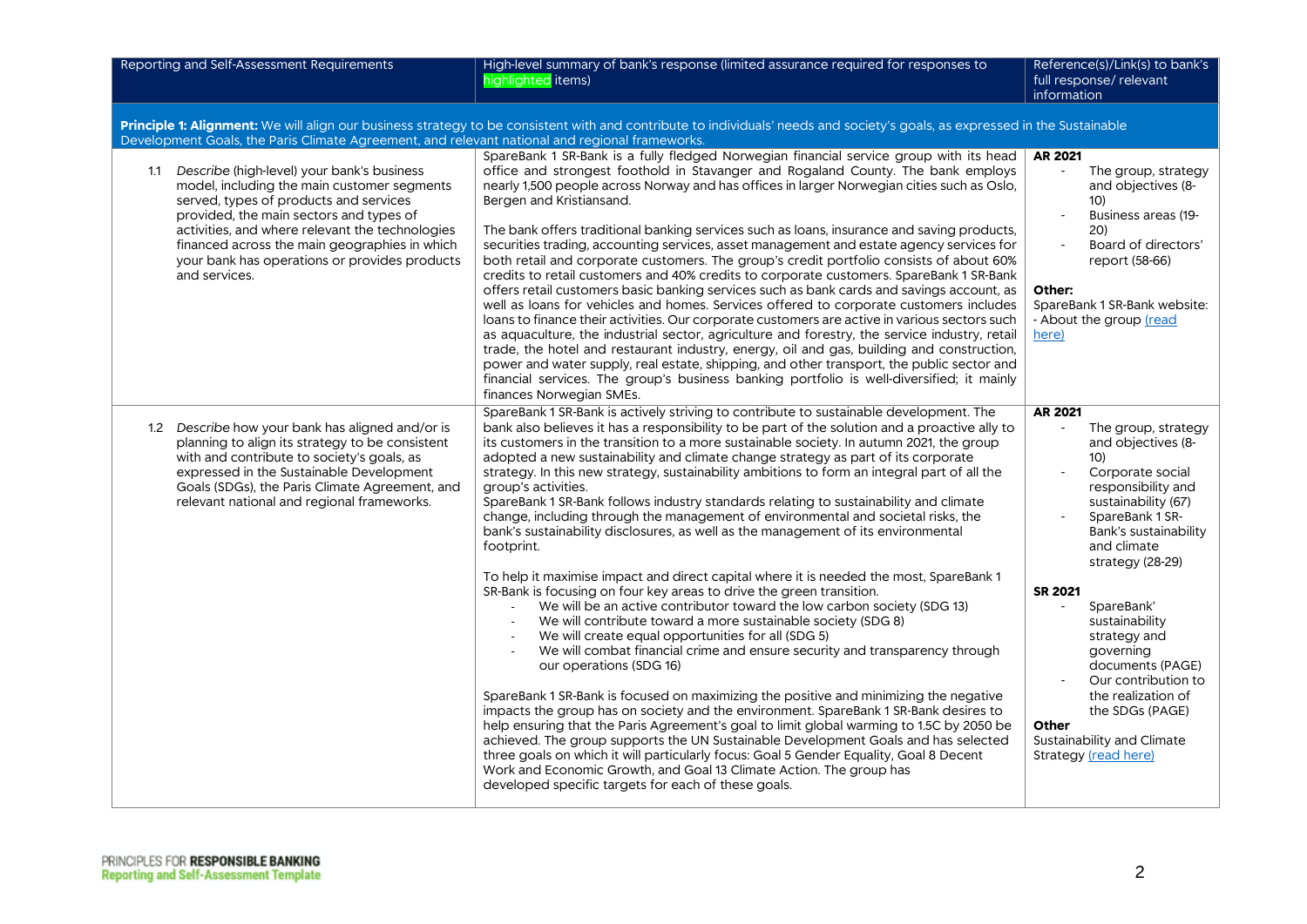**Principle 2: Impact and Target Setting:** We will continuously increase our positive impacts while reducing the negative impacts on, and managing the risks to, people and environment resulting from our activities, products, and services. To this end, we will set and publish targets where we can have the most significant impacts.

| 2.1 | Impact analysis:<br>Show that your bank has identified the areas in which it                                                                                                                                                                                                                                                         | In 2021, SpareBank 1 SR-Bank completed an impact analysis exercise using the UNEP FI<br>Portfolio Impact Analysis tool (UNEP FI Tool). This analysis determines the negative and                                                                                                                                                                                                                                                                                                                  | <b>AR 2021</b> | Sustainable Finance |
|-----|--------------------------------------------------------------------------------------------------------------------------------------------------------------------------------------------------------------------------------------------------------------------------------------------------------------------------------------|---------------------------------------------------------------------------------------------------------------------------------------------------------------------------------------------------------------------------------------------------------------------------------------------------------------------------------------------------------------------------------------------------------------------------------------------------------------------------------------------------|----------------|---------------------|
|     | has its most significant (potential) positive and<br>negative impact through an impact analysis that fulfils<br>the following elements                                                                                                                                                                                               | positive impacts of the activities of the bank with a view of the Sustainable<br>Development Goals (SDGs), the Paris Climate Agreement and our customer and<br>business banking in Norway.                                                                                                                                                                                                                                                                                                        |                | $(31-33)$           |
|     | Scope: The bank's core business areas,<br>a)<br>product/Services across the main<br>geographies that the bank operates in have<br>been as described under 1.1 have been<br>considered in the scope of the analysis.                                                                                                                  | The portfolio impact analysis reviewed SpareBank 1 SR-Bank's business activities (both<br>consumer, business and corporate banking as defined by UNEP FI):<br><b>Consumer banking</b> amounting to 60% of its business activities;<br>$\bullet$<br><b>Business banking</b> amounting to 40% of its business activities.<br>$\bullet$                                                                                                                                                              |                |                     |
|     | Scale of Exposure: in identifying its areas of<br>b)<br>most significant impact the bank has<br>considered where its core business/ its major<br>activities lie in terms of industries.<br>technologies and geographies.                                                                                                             | As regards business banking, the main sectors and industries the group finances are<br>administrative and support services (16%), transport and storage (15%), agriculture,<br>forestry and fishing (10%), mining and quarrying (5%), construction (5%), wholesale and<br>retail trade, repair of motor vehicles and motorcycles (4%), manufacturing (3%), financial<br>and insurance activities (3%), and electricity, gas, steam and air conditioning supply (1%).                              |                |                     |
|     | Context & Relevance: Your bank has taken<br>c)<br>into account the most relevant challenges<br>and priorities related to sustainable<br>development in the countries/regions in<br>which it operates.                                                                                                                                | Based on our analysis, as well as our continued dialogue with relevant stakeholders<br>(e.g., clients, investors, government and regulators, as well as NGOs), SpareBank 1 SR-<br>Bank considers resource efficiency, climate and biodiversity as areas where it may<br>have a potential negative impact. These areas are included in the analysis given the                                                                                                                                      |                |                     |
|     | Scale and intensity/salience of impact: in<br>d)<br>identifying its areas of most significant<br>impact, the bank has considered the scale<br>and intensify/ salience of the (potential)<br>social, economic and environmental impacts<br>resulting from the bank's activities and<br>provision of products and services.            | group's activities relating to loans for vehicles and, homes, and, more generally, to<br>sectors associated with higher GHG emissions.<br>On the contrary, SpareBank 1 SR-Bank's has a positive impact by contributing to<br>payment solutions and access to housing for retail customers by stimulating economic<br>growth and new jobs for the corporate market. The analysis concludes that SpareBank<br>1 SR-Bank has a positive impact on several social aspects, but must continue to focus |                |                     |
|     | (your bank should have engaged with relevant                                                                                                                                                                                                                                                                                         | on environmental matters.                                                                                                                                                                                                                                                                                                                                                                                                                                                                         |                |                     |
|     | stakeholders to help inform your analysis under<br>elements c) and d)                                                                                                                                                                                                                                                                | In line with the outcome of the impact analysis, SpareBank 1 SR-Bank implemented in Q4<br>2021 targets as defined in section 2.2.                                                                                                                                                                                                                                                                                                                                                                 |                |                     |
|     | Show that building on this analysis, the bank<br>e)<br>has<br>Identified and disclosed its areas of<br>$\bullet$<br>most significant (potential) positive<br>and negative impact<br>Identified strategic business<br>$\bullet$<br>opportunities in relation to the<br>increase of positive impacts/<br>reduction of negative impacts |                                                                                                                                                                                                                                                                                                                                                                                                                                                                                                   |                |                     |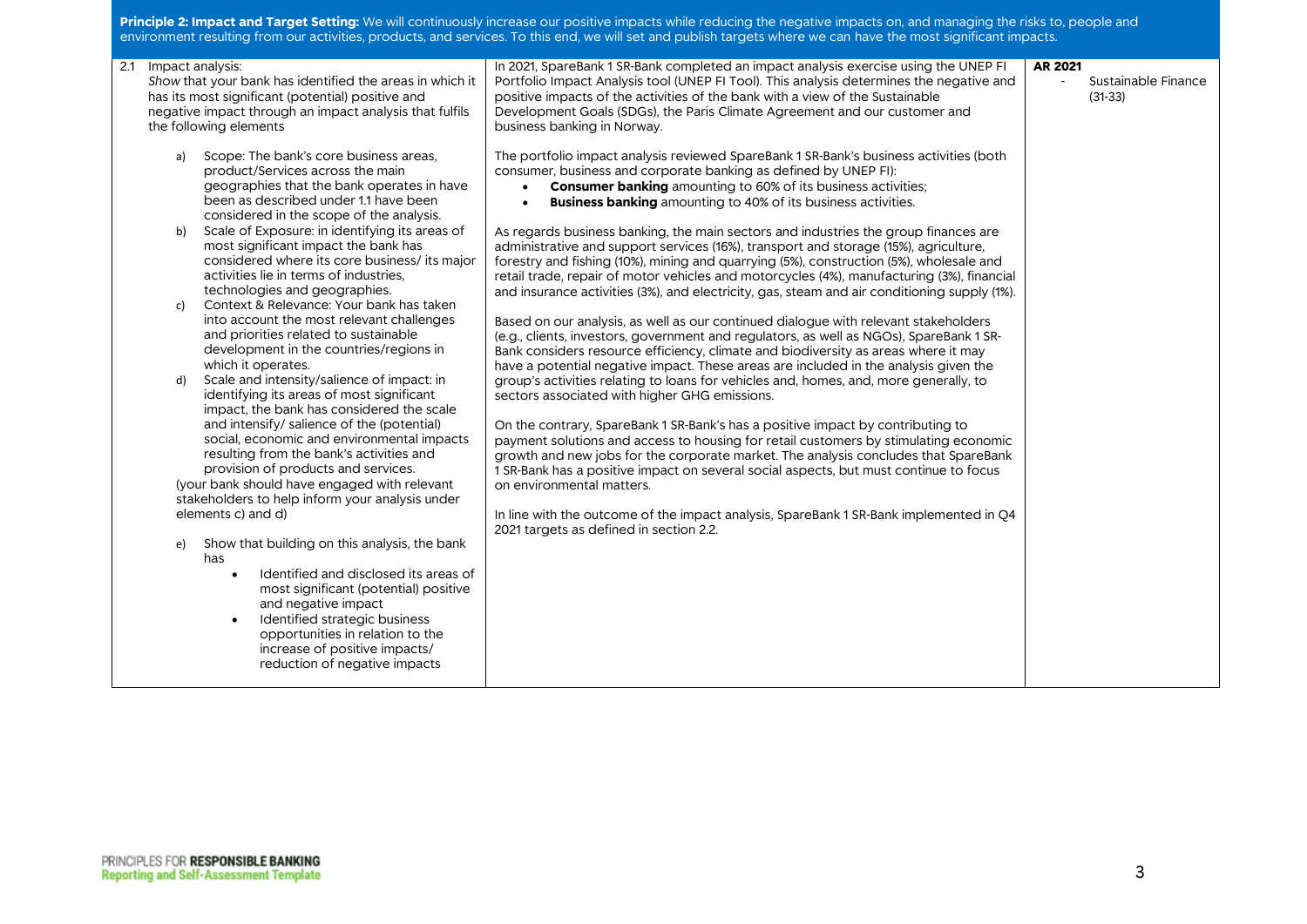| Please prove your bank's conclusion/ statement if it had fulfilled the requirements regarding Impact Analysis.                                                                                                                                                                                                                                                                                                                                                                                                                                                                                                                                                                                                                                                                                                                                                                                                                                                                                                                                                                                                     | SpareBank 1 SR-Bank continues to make progress in understanding the significant positive and negative impact of our group's business. We have fulfilled the requirement regarding<br>the impact analysis. The outcomes have confirmed our assumptions about our positive and negative impact and reinforced our focus on the areas of impact.                                                                                                                                                                                                                                                                                                                                                                                                                                                                                                                                                                                                                                                                                                                                                                                                                                                                                                                                                                                                                                                                                                                                                                                                                                                                                                                                                                                                                                                                                                                      |                                                                                                                                                                                                                                                                |
|--------------------------------------------------------------------------------------------------------------------------------------------------------------------------------------------------------------------------------------------------------------------------------------------------------------------------------------------------------------------------------------------------------------------------------------------------------------------------------------------------------------------------------------------------------------------------------------------------------------------------------------------------------------------------------------------------------------------------------------------------------------------------------------------------------------------------------------------------------------------------------------------------------------------------------------------------------------------------------------------------------------------------------------------------------------------------------------------------------------------|--------------------------------------------------------------------------------------------------------------------------------------------------------------------------------------------------------------------------------------------------------------------------------------------------------------------------------------------------------------------------------------------------------------------------------------------------------------------------------------------------------------------------------------------------------------------------------------------------------------------------------------------------------------------------------------------------------------------------------------------------------------------------------------------------------------------------------------------------------------------------------------------------------------------------------------------------------------------------------------------------------------------------------------------------------------------------------------------------------------------------------------------------------------------------------------------------------------------------------------------------------------------------------------------------------------------------------------------------------------------------------------------------------------------------------------------------------------------------------------------------------------------------------------------------------------------------------------------------------------------------------------------------------------------------------------------------------------------------------------------------------------------------------------------------------------------------------------------------------------------|----------------------------------------------------------------------------------------------------------------------------------------------------------------------------------------------------------------------------------------------------------------|
| 2.2 Target setting<br>Show that the bank has set and published a minimum<br>of two Specific, Measurable (can be qualitative or<br>quantitative), Achievable, Relevant and Time-bound<br>(SMART) targets, which address at least two of the<br>identified "areas of most significant impact, resulting<br>from the bank's activities and provision of products<br>and services.<br>Show that these targets are linked to and drive<br>alignment with and greater contribution to<br>appropriate Sustainable Development Goals, the goals<br>of the Paris Agreement, and other relevant<br>international, national or regional frameworks. The<br>bank should have identified a baseline (assessed<br>against a particular year) and have set targets against<br>this baseline.<br>Show that the bank has analysed and acknowledged<br>significant (potential) negative impacts of the set<br>targets on other dimensions of the SDG/climate<br>change/ society's goals and that it has set out relevant<br>actions to mitigate those as far as feasible to maximize<br>the net positive impacts of the set targets. | SpareBank 1 SR-Bank has set targets for its sustainability work and reports on its<br>achievement annually. These targets are mapped to SpareBank 1 SR-Bank's material<br>issues and linked to the SDGs:<br>Climate, emission reduction (SDG 13):<br>Climate neutral in our own operations by the end of 2022<br>Net Zero emissions in our financing and investment activities by 2050<br>$\sim$<br>Transition (SDG 8):<br>Financing and facilitation of NOK 50 billion in sustainable activities by the end<br>$\blacksquare$<br>of 2030<br>Financing of NOK 15 billion in green properties by the end of 2025<br>Facilitating new jobs through entrepreneurship and innovation<br>Equality and diversity (SDG 5)<br>Gender balance (40/60) on all management levels and material positions in<br>the company by 2050<br>Equal pay regardless of gender - equal pay for equal work<br>Through our advisory activities, products and services, we will strengthen<br>economic equality<br>Combat financial crime (SDG 16)<br>Have zero-tolerance for all forms of financial crime<br>Safeguard human rights by contributing to transparency in supply chains<br>$\overline{a}$<br>Be known for high ethical standards<br>Based on the impact analysis that we conducted as part of our revision of our<br>sustainability and climate change strategy, we announced two SMART targets: the<br>group ambitions to become climate neutral by 2022 and achieve net zero emission<br>from its lending and investment activities by 2050. The group also targets to fund NOK<br>50 billion in sustainable activities by 2030. The group will report its progress toward<br>these goals from 2022 onwards. These targets are aligned with the Paris Agreement<br>and interim targets have been set to foster the achievement of these medium-to long-<br>term objectives. | AR 2021:<br>Sustainability (24-42)<br>SR 2021:<br>SpareBank'<br>sustainability<br>strategy and<br>governing<br>documents (PAGE)<br>Our contribution to<br>the realization of<br>the SDGs (PAGE)<br>Other<br>Sustainability and Climate<br>Strategy (read here) |
| Please provide your bank's conclusion/ statement if it has fulfilled the requirements regarding Target Setting<br>and biodiversity.                                                                                                                                                                                                                                                                                                                                                                                                                                                                                                                                                                                                                                                                                                                                                                                                                                                                                                                                                                                | SpareBank 1 SR-Bank has set and disclosed SMART targets related to climate & environmental aspects and will further develop additional measures in the areas of resource efficiency                                                                                                                                                                                                                                                                                                                                                                                                                                                                                                                                                                                                                                                                                                                                                                                                                                                                                                                                                                                                                                                                                                                                                                                                                                                                                                                                                                                                                                                                                                                                                                                                                                                                                |                                                                                                                                                                                                                                                                |
| 2.3 Plans for Target implementation and Monitoring<br>Show that your bank has defined actions and<br>milestones to meet the set targets.<br>Show that your bank has put in place the means to<br>measure and monitor progress against the set targets.<br>Definitions of key performance indicators, any                                                                                                                                                                                                                                                                                                                                                                                                                                                                                                                                                                                                                                                                                                                                                                                                           | The medium- to long-term SMART goals are supported by short-term targets (see<br>reference on the right). SpareBank 1 SR-Bank's sustainability team monitors progresses<br>while the newly established interdisciplinary committee focuses on risk (5.1).<br>Progresses made are reported as part of annual reporting and the reporting is<br>assured externally according to the requirements of the GRI Reporting Guidelines. Our                                                                                                                                                                                                                                                                                                                                                                                                                                                                                                                                                                                                                                                                                                                                                                                                                                                                                                                                                                                                                                                                                                                                                                                                                                                                                                                                                                                                                                | SR 2021:<br>Our contribution to<br>the realization of<br>the SDGs (6-8)                                                                                                                                                                                        |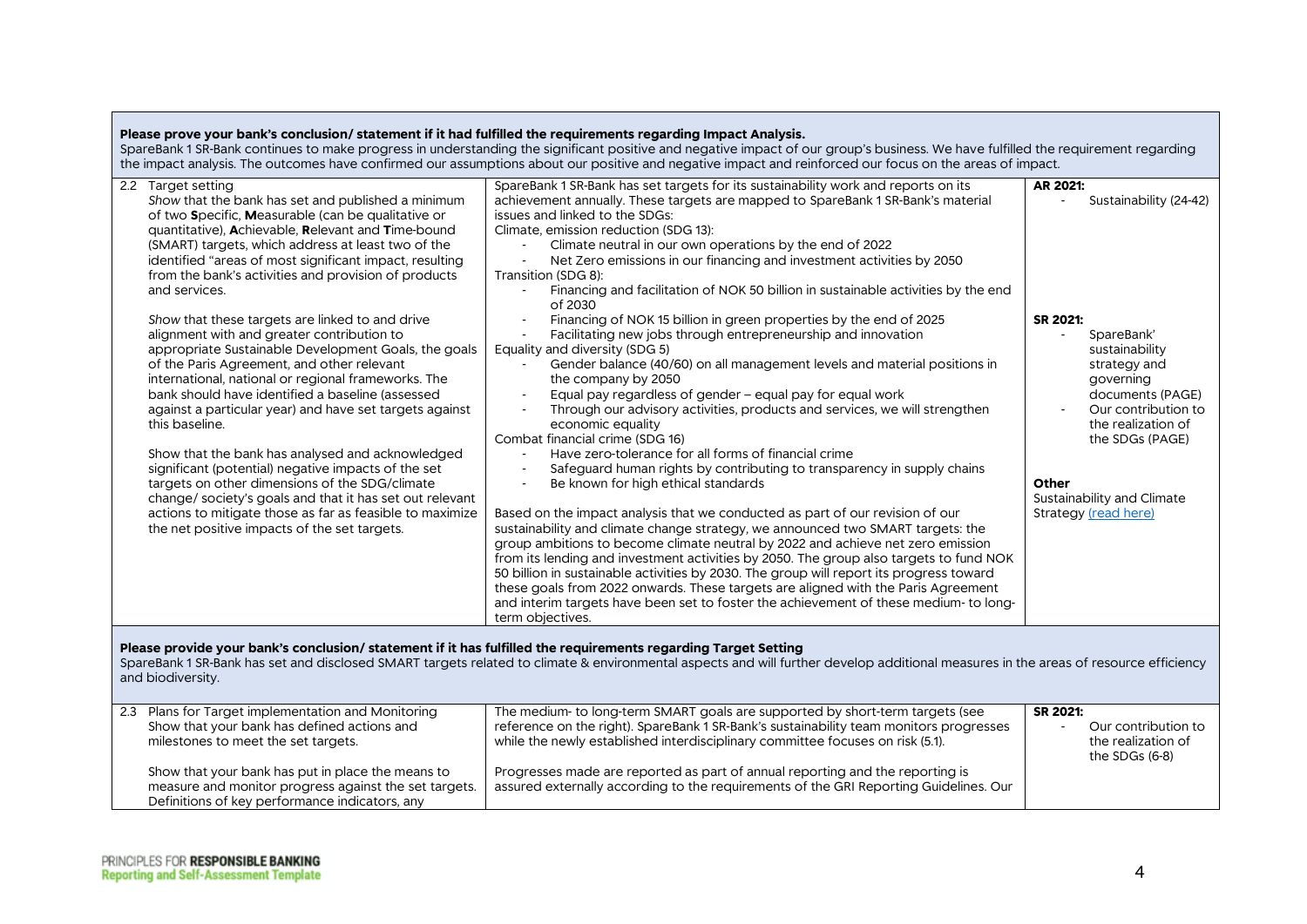| changes in these definitions, and any rebasing of<br>baselines should be transparent                                                                                                                                                                                                                                                                                                                                                                                                                                                                                        | climate disclosures are aligned with the recommendations of TCFD, and we are<br>working on implementing a group wide ISO 14001 certification by Q1 2023.                                                                                                                                                                                                                                                                                                                                                                            |  |
|-----------------------------------------------------------------------------------------------------------------------------------------------------------------------------------------------------------------------------------------------------------------------------------------------------------------------------------------------------------------------------------------------------------------------------------------------------------------------------------------------------------------------------------------------------------------------------|-------------------------------------------------------------------------------------------------------------------------------------------------------------------------------------------------------------------------------------------------------------------------------------------------------------------------------------------------------------------------------------------------------------------------------------------------------------------------------------------------------------------------------------|--|
|                                                                                                                                                                                                                                                                                                                                                                                                                                                                                                                                                                             | Please provide you bank's conclusion/statement if it has fulfilled the requirements regarding Plans for Target Implementation and Monitoring.<br>SpareBank 1 SR-Bank's new sustainability and climate strategy sets out concreate actions and milestones to achieve its net-zero target.                                                                                                                                                                                                                                            |  |
| 2.4 Progress on Implementing Targets<br>Show that your bank has implemented the actions it<br>had previously defined to meet the set target.<br>Or explain why actions could be implemented/<br>needed to be changed and how your bank is<br>adapting its plan to meet its set target.<br>Report on your bank's progress over the last 12<br>months (up to 18 months in your first reporting after<br>becoming a signatory) towards achieving each of the<br>set targets and the impact your progress resulted in.<br>(where feasible and appropriate, banks should include | In SpareBank 1 SR-Bank's annual report and the document "Sustainability in SpareBank 1<br>SR-Bank", the group transparently reports progresses annually.<br>For the year 2021, SpareBank 1 SR-Bank delivered against all commitments made<br>SpareBank 1 SR-Bank has set targets for 2022, including SMART climate targets. In 2023<br>we will report back on the progress made.<br>Key achievements on past goals and the roadmap for SpareBank 1 SR-Bank's future<br>goals are highlighted at the beginning of its annual report. |  |
| quantitative disclosures<br>2022.                                                                                                                                                                                                                                                                                                                                                                                                                                                                                                                                           | Please provide your bank's conclusion/statement if it has fulfilled the requirement regarding Progress on Implementing Targets<br>SpareBank 1 SR-Bank has fulfilled the requirement regarding progress, and will implement the targets under PRB in 2022 and will report on progress in the Sustainability Report for                                                                                                                                                                                                               |  |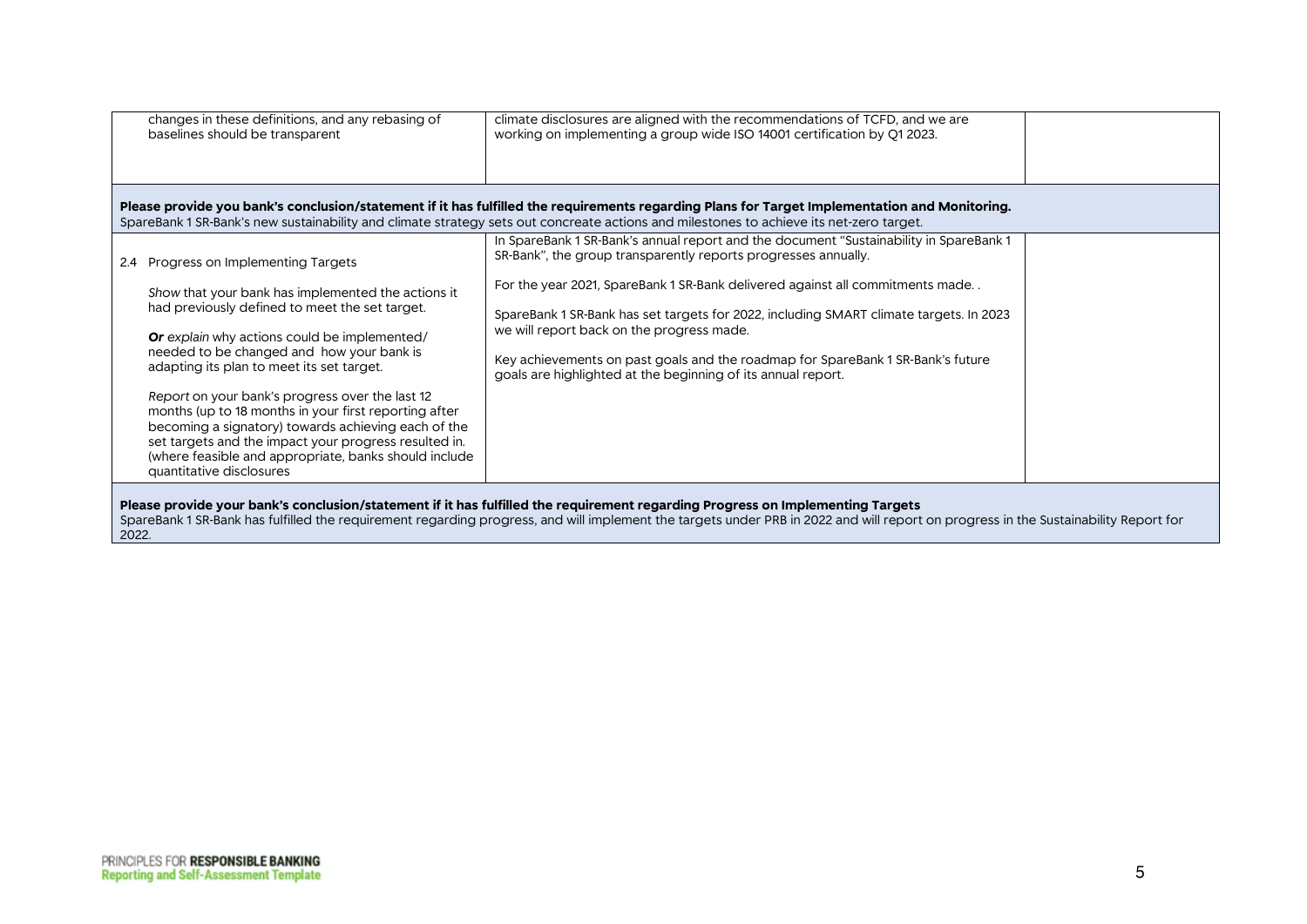**Principle 3: Clients and Customers:** We will work responsibly with our clients and our customers to encourage sustainable practices and enable economic activities that create shared prosperity for current and future generations

| 3.1 | Provide an overview of the policies and practices your<br>bank has in place and/or is planning to put in place to<br>promote responsible relationships with its customers.<br>This should include high-level information on any<br>programmes and actions implemented (and/or                                                                                                                                           | The group's Code of Conduct (CoC) guidelines describe what is expected of anyone<br>who represents SpareBank 1 SR-Bank. The CoC requiates how employees are expected<br>to conduct in relation to customers, suppliers, competitors, and everyone else. The<br>CoC states that employees of the group shall be open, honest, clear and in<br>accordance with the norms, statues and rules that apply in society when employees<br>are identified as representing the organisation.                                                                                                                                                                                                                                                                                                                                                                                                                                                                                                                                                                                                                                                                                                                                                                                                                                                                                                                                                                                                                                                                                                                                                                                                                                                                                                                                     | AR 2021:           | Corporate<br>Government (49-50)                                                           |
|-----|-------------------------------------------------------------------------------------------------------------------------------------------------------------------------------------------------------------------------------------------------------------------------------------------------------------------------------------------------------------------------------------------------------------------------|------------------------------------------------------------------------------------------------------------------------------------------------------------------------------------------------------------------------------------------------------------------------------------------------------------------------------------------------------------------------------------------------------------------------------------------------------------------------------------------------------------------------------------------------------------------------------------------------------------------------------------------------------------------------------------------------------------------------------------------------------------------------------------------------------------------------------------------------------------------------------------------------------------------------------------------------------------------------------------------------------------------------------------------------------------------------------------------------------------------------------------------------------------------------------------------------------------------------------------------------------------------------------------------------------------------------------------------------------------------------------------------------------------------------------------------------------------------------------------------------------------------------------------------------------------------------------------------------------------------------------------------------------------------------------------------------------------------------------------------------------------------------------------------------------------------------|--------------------|-------------------------------------------------------------------------------------------|
|     | planned), their scale and, where possible, the results<br>thereof.<br>3.2 Describe how your bank has worked with and/or is<br>planning to work with its clients and customers to<br>encourage sustainable practices and enable<br>sustainable economic activities. This should include<br>information on actions planned/implemented,<br>products and services developed, and, where<br>possible, the impacts achieved. | The group will not, directly or indirectly, participate in violations of human and labor<br>rights, corruption, serious environmental harm or other actions that could be<br>considered unethical. This applies both internally and in relation to society at large.<br>SpareBank 1 SR-Bank is a member of Global Compact and has thus committed to<br>practicing the precautionary principle. Our responsibilities encompass products and<br>services, consultancy and sales, investment and credit decisions, marketing,<br>procurement, and corporate governance. SpareBank 1 SR-Bank has established<br>standards and guidelines for safeguarding these responsibilities (see SR 2021). Our<br>internal work on HSE, ethics and environmental efficiency are also encompassed by<br>our definition of sustainability.<br>In 2022, we will launch a new professional development programme for all employees<br>in the group. Currently we offer an e-learning module to meet the growing demand for<br>knowledge on sustainability and ESG. Clients turn to us for advice and expect us to be<br>able to provide products and services, as well as advisory services that are suitable for<br>them (both retail and corporate clients).<br>Our products offerings expanded in 2021 with SpareBank 1 SR-Bank ForretningsPartner<br>(our subsidiary) establishing a new expert team offering consulting services with<br>expertise on ESG for the corporate market in order to contribute and help our clients<br>with their green transition.<br>Furthermore, SpareBank 1 SR-Bank launched in 2021 "My carbon footprint" in the retail<br>digital bank. The digital bank's climate report feature will make it easier for customers<br>to reduce GHG emissions and make sustainable choices in their everyday life. | SR 2021:<br>Other: | Sustainability<br>strategy and<br>governing<br>documents (5)<br>Code of Conduct<br>(Here) |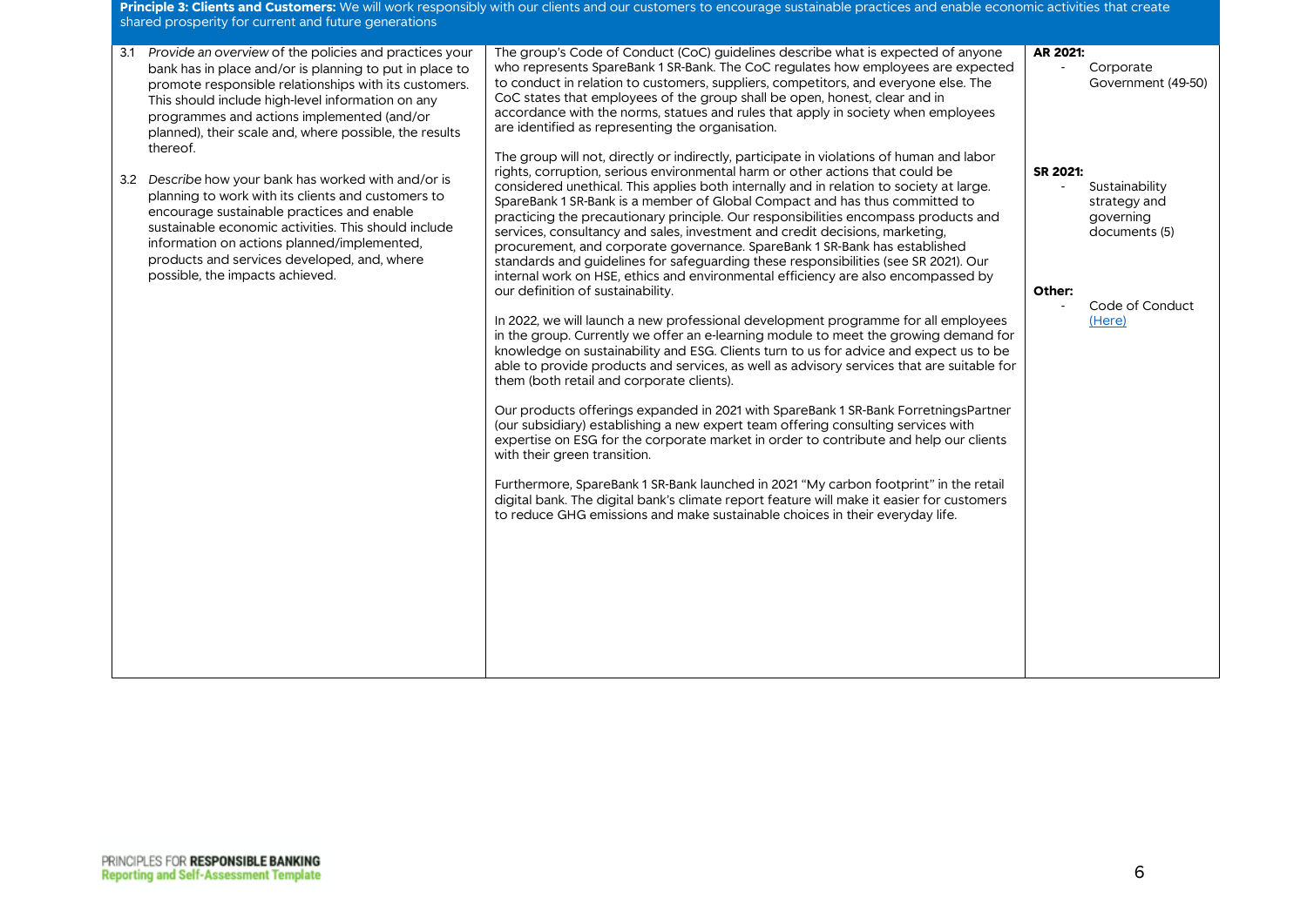| Principle 4: Stakeholders: We will proactively and responsibly consult, engage, and partner with relevant stakeholders to achieve society's goals.                                                                                                                                                                                                                                           |                                                                                                                                                                                                                                                                                                                                                                                                                                                                                                                                                                                                                                                                                                                                                                                                                                                                                                                                                                                                                                                                                                                                                                                                                                                                                                                                                                                                                                                                                                                                                                                                                                                                                                                                                                                                                                                                                                                                     |                                                                                                                                                                                                                      |  |
|----------------------------------------------------------------------------------------------------------------------------------------------------------------------------------------------------------------------------------------------------------------------------------------------------------------------------------------------------------------------------------------------|-------------------------------------------------------------------------------------------------------------------------------------------------------------------------------------------------------------------------------------------------------------------------------------------------------------------------------------------------------------------------------------------------------------------------------------------------------------------------------------------------------------------------------------------------------------------------------------------------------------------------------------------------------------------------------------------------------------------------------------------------------------------------------------------------------------------------------------------------------------------------------------------------------------------------------------------------------------------------------------------------------------------------------------------------------------------------------------------------------------------------------------------------------------------------------------------------------------------------------------------------------------------------------------------------------------------------------------------------------------------------------------------------------------------------------------------------------------------------------------------------------------------------------------------------------------------------------------------------------------------------------------------------------------------------------------------------------------------------------------------------------------------------------------------------------------------------------------------------------------------------------------------------------------------------------------|----------------------------------------------------------------------------------------------------------------------------------------------------------------------------------------------------------------------|--|
| 4.1 Describe which stakeholders (or groups/types<br>of stakeholders) your bank has consulted,<br>engaged, collaborated or partnered with for<br>the purpose of implementing these Principles<br>and improving your bank's impacts. This should<br>include a high-level overview of how your bank<br>has identified relevant stakeholders and what<br>issues were addressed/results achieved. | It is important for SpareBank 1-SR Bank to maintain a good relationship with all its<br>stakeholders (clients, investors, employees, regulators, local communities, NGOs and<br>governments). Relationships that thrive on active dialogue and engagement reflect the<br>group's sense of responsibility toward the societal context with which it interacts. Our<br>stakeholders have a wide range of diverse interests, concerns, goals and/or expectations.<br>Therefore, establishing and maintaining stable and lasting relationships is crucial for creating<br>shared, long-term value.<br>In 2021, we engaged with our stakeholders in various ways, especially through bilateral<br>meetings, formal partnerships, surveys, interviews and emails, in order to understand what is<br>material for them. This included inviting them formally to provide us with their input for our<br>materiality analysis, which we updated in 2022. Understanding our stakeholders' concerns,<br>interests and expectations enables SpareBank 1 SR-Bank to refine its actions in response to<br>stakeholder's interests, especially our group's economic, social, and environmental impact<br>and performance (ESG).                                                                                                                                                                                                                                                                                                                                                                                                                                                                                                                                                                                                                                                                                                                    | AR 2021<br>Materiality<br>$\overline{a}$<br>Analysis (26-27)<br>SR 2021:<br>The group's<br>$\sim$<br>stakeholders and<br>key sustainability<br>themes $(8-9)$<br>Stakeholder<br>Dialogue (10)                        |  |
|                                                                                                                                                                                                                                                                                                                                                                                              | Principle 5: Governance & Culture: We will implement our commitment to these Principles through effective governance and a culture of responsible banking                                                                                                                                                                                                                                                                                                                                                                                                                                                                                                                                                                                                                                                                                                                                                                                                                                                                                                                                                                                                                                                                                                                                                                                                                                                                                                                                                                                                                                                                                                                                                                                                                                                                                                                                                                           |                                                                                                                                                                                                                      |  |
| Describe the relevant governance structures,<br>5.1<br>policies and procedures your bank has in<br>place/is planning to put in place to manage<br>significant positive and negative (potential)<br>impacts and support effective implementation<br>of the Principles.                                                                                                                        | The governance framework of the group actively reflects that sustainability, including<br>sustainable finance, is a major part of the group's overall strategy. Our sustainability<br>activities are overseen by the Executive Vice President for People, Communication and<br>Sustainability, a dedicated function within our Group Executive Management, who reports<br>directly to the CEO.<br>The group's CEO supervises the execution of the group's strategy and its annual objectives.<br>The CEO also informs the Board of Directors on the activities of the group on a regular<br>basis. The sustainability and climate change strategy is part of the group's corporate<br>strategy. The implementation status of the sustainability strategy and the implementation of<br>the Principles are reviewed and discussed on a quarterly basis (or more frequently, as need<br>be) by the Board of Directors throughout the year.<br>The Group Executive Management established in 2021 an interdisciplinary committee that<br>discusses the risks and opportunities relating to sustainability and climate change, including<br>climate change risks. In 2021, the committee was involved in the process relating to the<br>group's strategy that resulted in an updated sustainability and climate change strategy. The<br>Group Executive Management has delegated operational responsibility for climate change<br>risks to the group's risk department, where climate change risks are treated with the same<br>focus as other types of financial risks and are regularly reported to the Group Executive<br>Management.<br>SpareBank 1 SR-Bank's environmental and social risks policy framework governs contractual<br>relationships with client and supplier and applies on a firm-wide basis, across all its activities.<br>This policy framework meets the highest industry standards recognized by ESG ratings, is | <b>AR 2021</b><br>Group Executive<br>Management<br>Team (45-45)<br>Climate Risk (34)<br>SR 2021:<br>Our sustainability<br>quidelines (2)<br>Other:<br>SpareBank 1 SR-Bank<br>website: About the group<br>(read here) |  |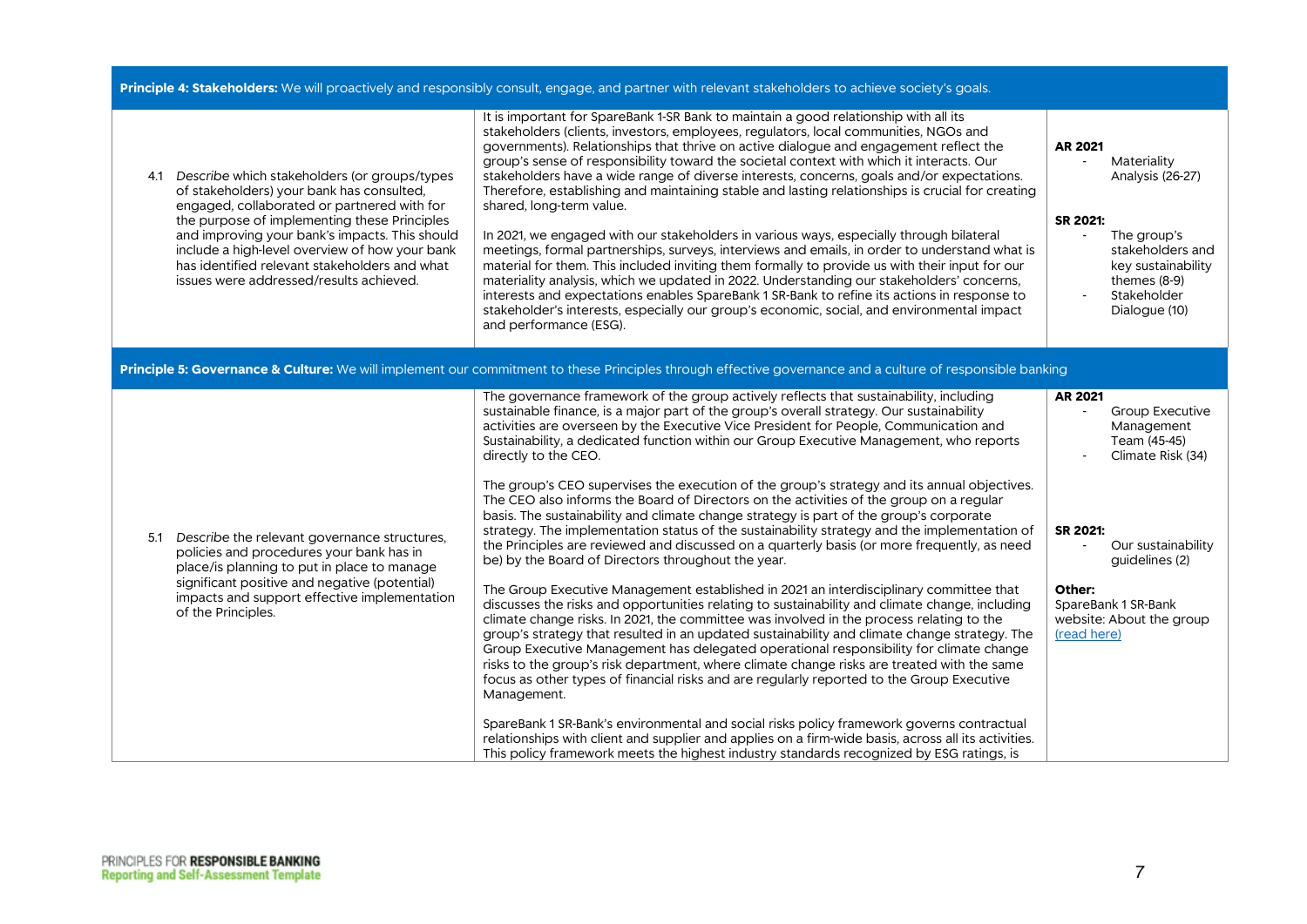|                                                                                                                                                                                                                                                                                                                                                                                 | actively part of management practices and is overseen at the highest seniority level of<br>SpareBank 1 SR-Bank.<br>Our corporate governance framework and reporting practices are in line with governance<br>regulations in Norway.<br>We have several procedures and policies that support our responsible banking and<br>investing approach, including a Code of Conduct, data privacy rules, HR policies, guidelines<br>for sustainability in procurement, agriculture & nature, responsible investment, workers and<br>human rights.                                                                                                                                                                                                                                                                                                                                                                                                                                                                                                                                                                                                                                                                                                   |                              |
|---------------------------------------------------------------------------------------------------------------------------------------------------------------------------------------------------------------------------------------------------------------------------------------------------------------------------------------------------------------------------------|--------------------------------------------------------------------------------------------------------------------------------------------------------------------------------------------------------------------------------------------------------------------------------------------------------------------------------------------------------------------------------------------------------------------------------------------------------------------------------------------------------------------------------------------------------------------------------------------------------------------------------------------------------------------------------------------------------------------------------------------------------------------------------------------------------------------------------------------------------------------------------------------------------------------------------------------------------------------------------------------------------------------------------------------------------------------------------------------------------------------------------------------------------------------------------------------------------------------------------------------|------------------------------|
| 5.2 Describe the initiatives and measures your bank<br>has implemented or is planning to implement to<br>foster a culture of responsible banking among<br>its employees. This should include a high-level<br>overview of capacity building, inclusion in<br>remuneration structures and performance<br>management and leadership communication,<br>amongst others.              | SpareBank 1 SR-Bank actively engages in raising awareness and education of its employees,<br>clients, and, more generally, the local community on corporate responsibility issues and<br>matters. Through the group's employee onboarding, education and broader awareness-<br>raising activities, the group ensures that its employees understand their responsibilities in<br>complying with SpareBank 1 SR-Bank's policies and the importance of its societal<br>commitments. The group promotes an increased awareness and understanding of its<br>sustainability goals and actions through communication channels, e-learning courses and<br>training, as well as awareness-raising activities. In Q2 2022, the group will hold a sustainability<br>festival for its employees across all offices. Guest lectures will present relevant topics, and<br>discussions will be facilitated on sustainability matters. Later in Q3 and Q4 2022, the group<br>will roll out a skills and knowledge development program on sustainability, tailored to the<br>needs of its different departments. In 2022-2023, we ambition to make all our employees<br>having a better understanding of our group-wide sustainability goals and practices. | AR 2021<br>Employees (14-16) |
| 5.3 Governance Structures for Implementation of<br>the Principles<br>Show that your bank has a governance structure<br>in place for the implementation of the PRB,<br>including:<br>a) target-setting and actions to achieve targets<br>set<br>b) remedial action in the event of targets or<br>milestones not being achieved or unexpected<br>negative impacts being detected. | See 5.1 above.<br>It is the responsibility of the CEO to ensure that the Principles are implemented throughout<br>the organization. The activities and progress are overseen by the Executive Vice President<br>of People, Communication and Sustainability.<br>Our Sustainability Team is in charge for making sure that the Principles are implemented<br>properly throughout the organization and manages the setting and achievement of targets<br>and milestones, in consultation with relevant departments at SpareBank 1 SR-Bank.                                                                                                                                                                                                                                                                                                                                                                                                                                                                                                                                                                                                                                                                                                   |                              |

**Please provide your bank's conclusion/ statement if it has fulfilled the requirements regarding Governance Structure for Implementation of the Principles.**

SpareBank 1 SR-Bank has a solid governance structure in place for the PRB, overseen at the highest level of our company and implementation lead by our Sustainability team.